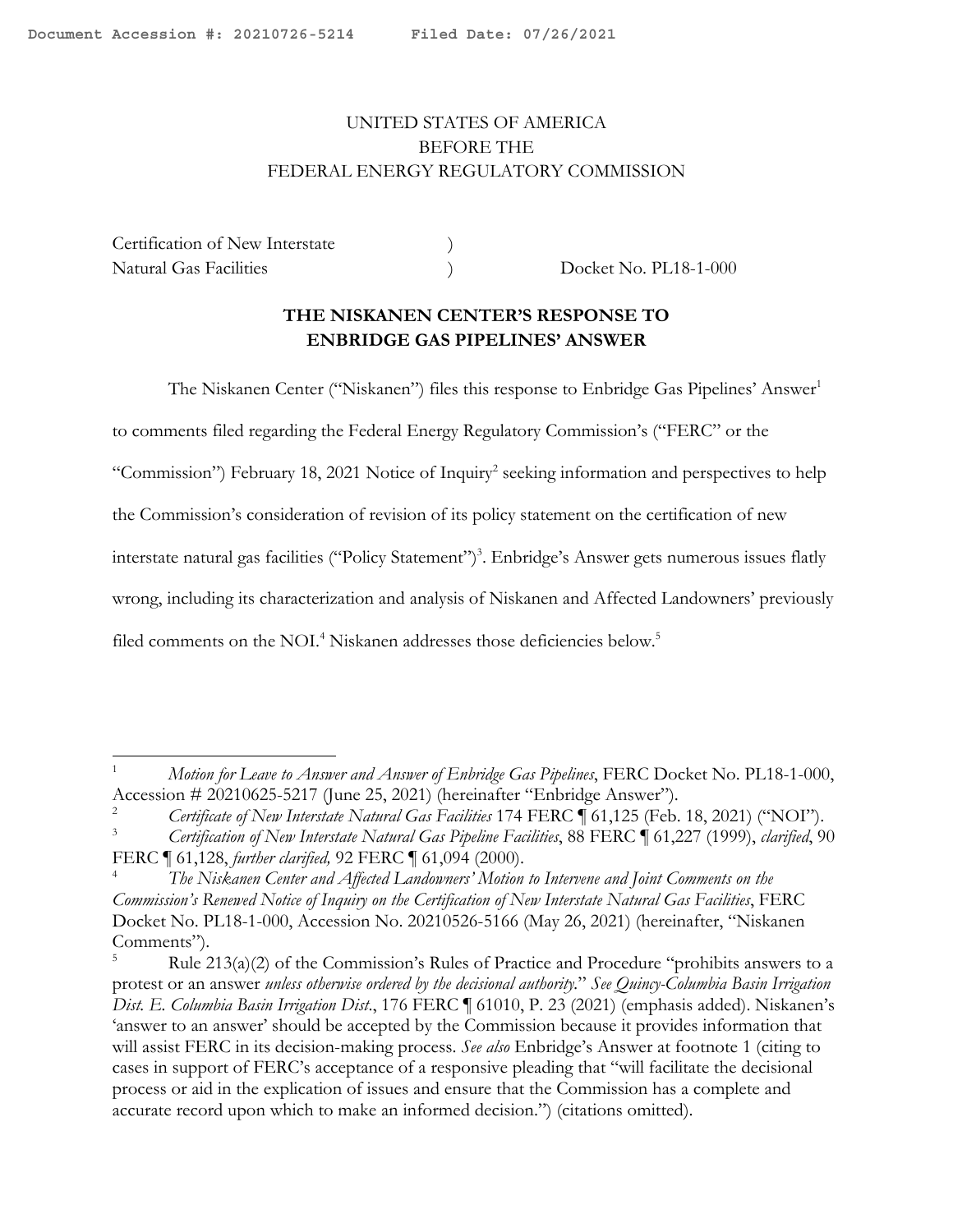## **I. RESPONSES TO AND CLARIFICATION OF SPECIFIC ARGUMENTS IN ENBRIDGE'S ANSWER.**

#### **A. Agreement and Discord on Precedent Agreements.**

The courts, FERC, Niskanen, and Enbridge<sup>6</sup> all agree that FERC should consider precedent agreements when considering the economic need of a proposed project. But this agreement diverges on when and how FERC should conduct a more in-depth analysis of the need for a project.

Relying in part on *Spire*,<sup>7</sup> Enbridge proposes a hardline rule—that "[i]n all but the most extreme of circumstances — a single, affiliate precedent agreement for a pipeline with no new demand, no economic benefits to customers, and where there is proof of self-dealing — **precedent agreements remain the best evidence of need**." Enbridge Answer at 8. In other words, FERC should only conduct any serious, additional analysis of market need in a case with these *very* extreme facts—and only in such an extreme case could such an analysis potentially outweigh the evidence of a precedent agreement. This suggestion misreads *Spire*, where the D.C. Circuit explicitly rejected such blind reliance on affiliate precedent agreements:

**Evidence of "market need" is too easy to manipulate when there is a corporate affiliation between the proponent of a new pipeline and a single shipper who have entered into a precedent agreement.** *See Chinook Power Transmission, LLC*, 126 FERC ¶ 61,134, 61,767 (2009) (explaining that, in a different context, the Commission "will apply a higher level of scrutiny" to certain affiliate transactions "due to the absence of arms' length negotiations as a basis for the commitment, concerns that the affiliate would receive unduly preferential treatment, further concerns that a utility affiliate contract could shift costs to

<sup>6</sup> Enbridge Gas Pipelines include Algonquin Gas Transmission, LLC; Big Sandy Pipeline, LLC; Bobcat Gas Storage; East Tennessee Natural Gas, LLC; Garden Banks Gas Pipeline, LLC, Market Hub Partners Holding, LLC; Mississippi Canyon Gas Pipeline, LLC; Saltville Gas Storage Company L.L.C.; and Texas Eastern Transmission, LP. The Enbridge Gas Pipelines also include natural gas companies in which affiliates of the Enbridge Gas Pipelines own a joint venture interest, including Alliance Pipeline L.P., Gulfstream Natural Gas System, L.L.C.; Maritimes & Northeast Pipeline, L.L.C.; Nautilus Pipeline Company, L.L.C., NEXUS Gas Transmission, LLC; Sabal Trail Transmission, LLC; Southeast Supply Header, LLC; and Steckman Ridge, LP (hereinafter, collectively referred to as "Enbridge"). 7 *Env't Def. Fund v. Fed. Energy Regul. Comm'n,* 2 F.4th 953 (D.C. Cir. 2021) ("*Spire*").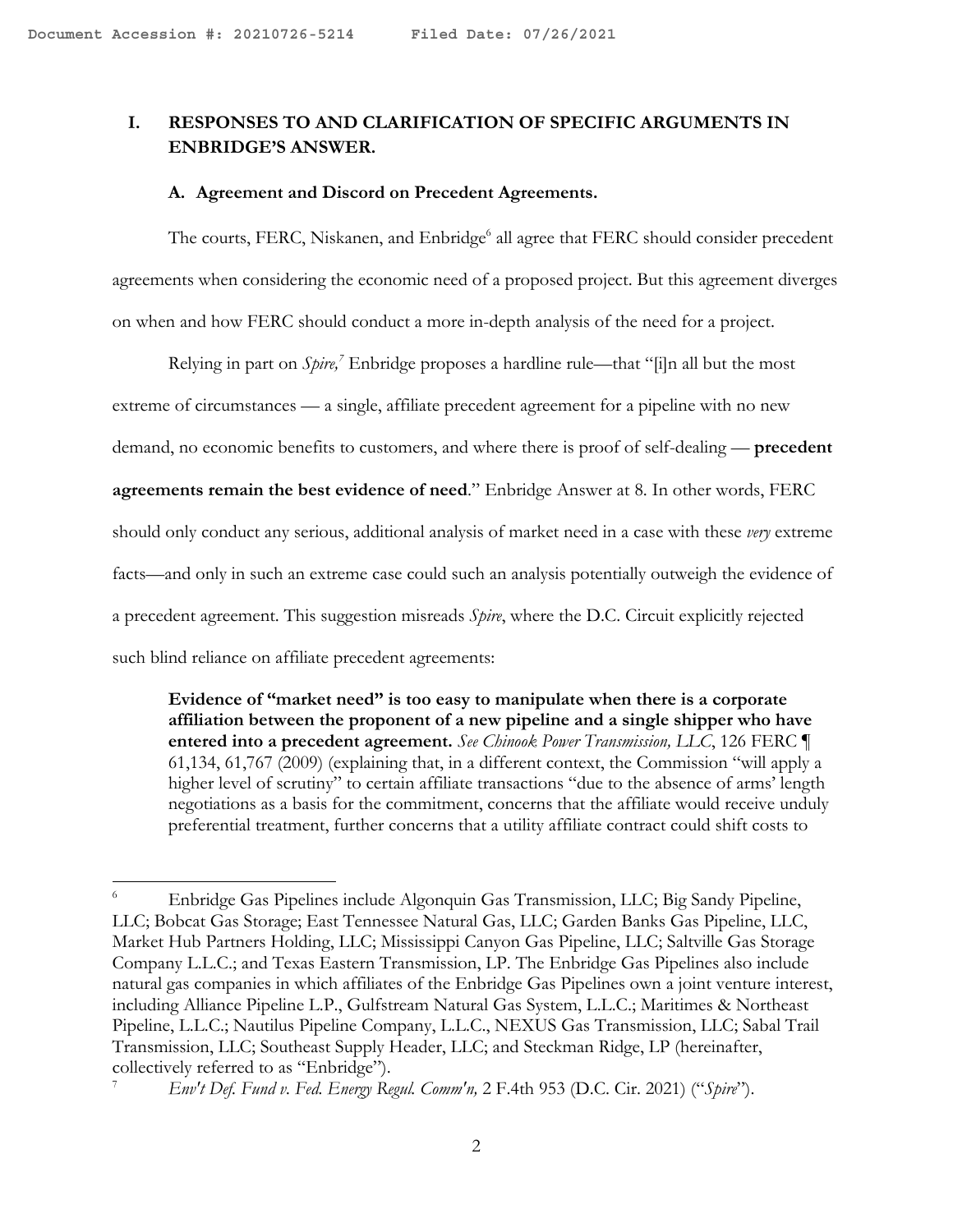captive ratepayers of the affiliate and subsidize the ... project inappropriately, and the lack of transparency that would surround the arrangement").<sup>8</sup>

 Moving forward—and as discussed at length in Niskanen's Comments—*at a minimum*, FERC should revise the Certificate Policy Statement to require the Commission to look behind affiliate precedent agreements whenever credible evidence is presented that those agreements do not represent actual market demand.

### **1. FERC can Absolutely Look Behind a Section 7 Pipeline's Precedent Agreements with an Affiliate LNG Terminal.**

Under Enbridge's proposed precedent agreement framework, precedent agreements are all FERC needs to approve a proposed pipeline project, and even in the case where a section 7 pipeline has precedent agreements with an affiliate LNG terminal for 100% of its capacity, FERC cannot look behind those affiliate precedent agreements because it is "beyond the Commission's statutory authority."9 FERC plainly has authority to look behind precedent agreements, and nothing in the Natural Gas Act or the Certificate Policy Statement requires FERC to treat an affiliate precedent agreement (or, indeed, any precedent agreement) as conclusive evidence of market support.<sup>10</sup> FERC has recognized that other factors and evidence may demonstrate that a particular precedent agreement does not constitute such evidence, especially in the context of affiliate agreements.<sup>11</sup>

This general authority applies even when the affiliate is an exporter authorized by the Department of Energy (DOE) under section 3 of the Natural Gas Act. Enbridge has not offered any explanation as to how or why FERC's recognition of a pipeline's total lack of market support in a case where a pipeline has subscribed 100% of its capacity to an affiliate LNG facility would intrude

<sup>8</sup> *Env't Def. Fund v. Fed. Energy Regul. Comm'n*, 2 F.4th 953 (D.C. Cir. 2021) (emphasis added).

<sup>9</sup> Enbridge Answer at 17; *see also id.* at 21.

<sup>10</sup> *See* Niskanen Comments at 6-19 (discussing FERC's blind reliance on precedent agreements, and the fact that this is a routine violation of FERC's own Certificate Policy Statement). 11 *Mountain Valley Pipeline, LLC*, 161 FERC ¶ 61,403, P48 (2017) (discussing *Independence Pipeline* 

*Co.*, 89 FERC  $\llbracket$  61,283 (1999)).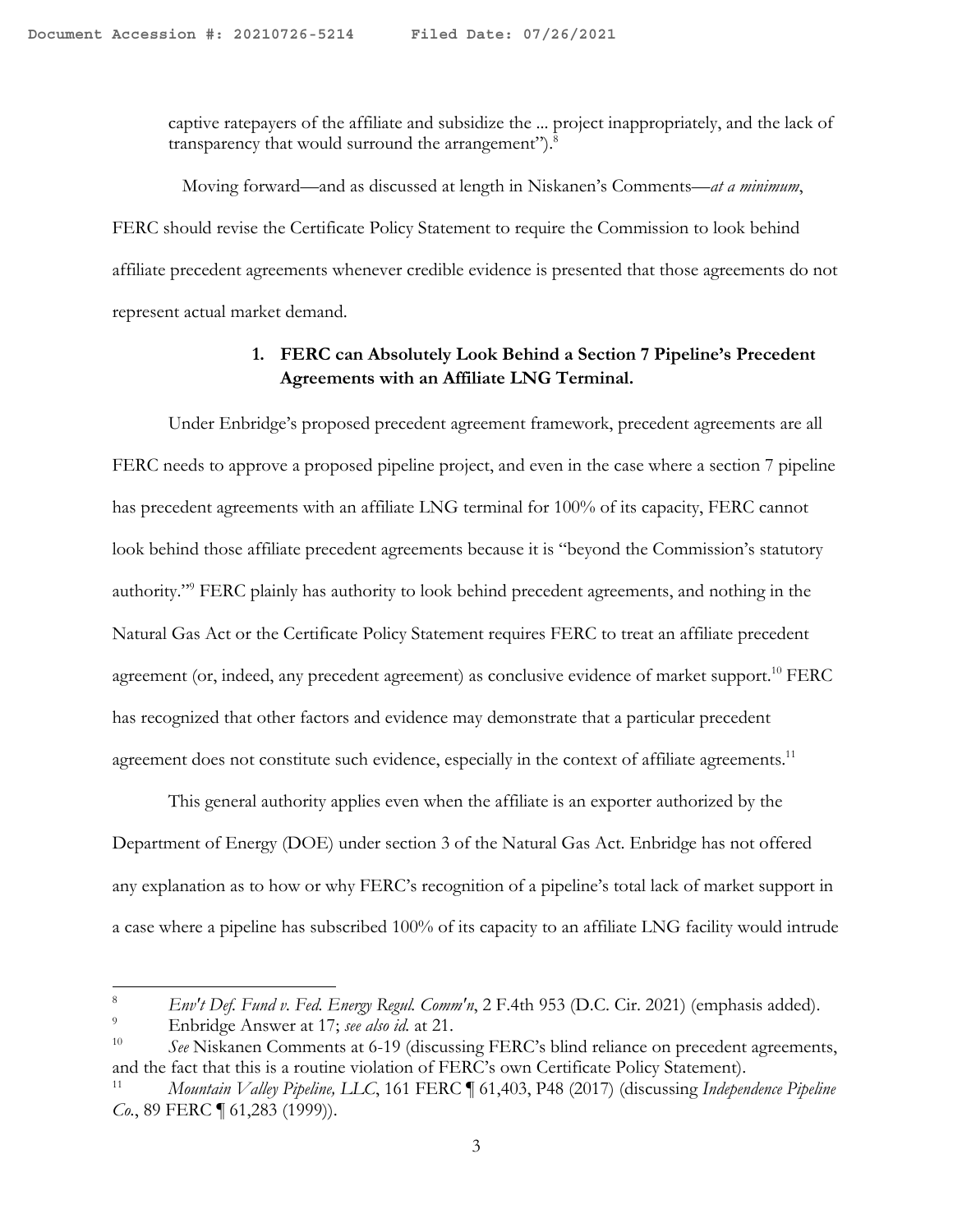on DOE's authority. Nor could Enbridge do so. Inquiring into whether a pipeline's sole customer is likely to be able to actually use gas does not intrude on any of the authority provided to DOE under section 3. It is worth noting that DOE's approval of exports to "free trade agreement" (FTA) countries under 15 U.S.C. § 717b(c) does not entail any determination as to the strength of the market for exports, or whether they are in fact likely to occur. Indeed, DOE has interpreted the statute to prohibit DOE from making such an inquiry.<sup>12</sup> A FERC determination that, in light of a pipeline's failure to demonstrate market support, an affiliate LNG terminal's agreement to purchase gas from that pipeline is weak evidence of need and public benefit, and thereby insufficient to outweigh the adverse effects of a pipeline or terminal, would not contradict a determination by DOE.

For example, in the case of Jordan Cove, DOE explicitly disclaimed making any market support determination of exports to non-Free Trade Agreement countries. DOE stated that "it is far from certain that all or even most of the proposed LNG export projects will ever be realized because of the time, difficulty, and expense of commercializing, financing, and constructing LNG export terminals, as well as the uncertainties inherent in the global market demand for LNG."13 DOE explained that under section 3 of the Natural Gas Act, "under most circumstances, the market is the most efficient means of allocating natural gas supplies," and that DOE would deny an application only where "necessary to protect the public in the event there is insufficient domestic

<sup>12</sup> *See, e.g.* https://fossil.energy.gov/ng\_regulation/sites/default/files/programs/gasregulation/ authorizations/2011/orders/ord3041.pdf at 9 ("The substantive issues raised by Oregon regarding alleged deficiencies in the Application (source and security of supply, adequacy of supporting gas reserves, **and national or regional need for gas**) and the claim that the Application is premature thus are not matters subject to regulatory review and they are not grounds for deferring or denying the Application.") (emphasis added) (Last accessed July 25, 2021).

<sup>13</sup> https://fossil.energy.gov/ng\_regulation/sites/default/files/programs/gasregulation/ authorizations/2014/orders/ord3413.pdf at 142 (Last accessed July 25, 2021); *see also id.* at 49 (concluding that the global market for U.S. LNG exports is likely to be limited).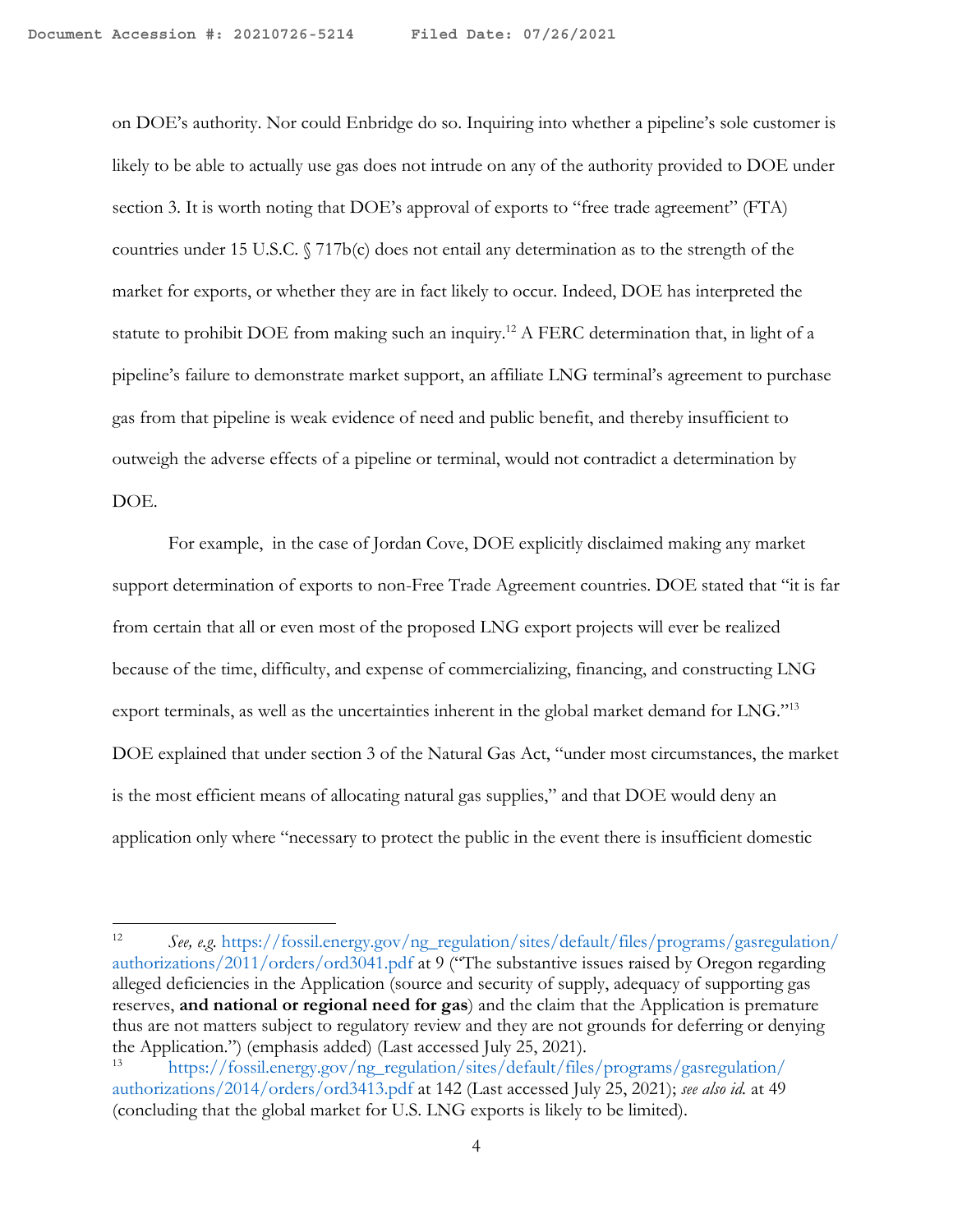natural gas for domestic use."14 DOE did not find such an adverse effect on gas supplies, and DOE's conditional authorization did not address environmental or other factors that would weigh on the section 3 inquiry. In summary, DOE views questions of market support as largely outside its purview.

DOE's laissez-faire approach to approvals reflects the differences between Natural Gas Act sections 3 and 7 with regard to standards imposed and rights conferred. Because DOE authorization does not allow condemnation of land, or indeed construction or operation of any facility, DOE approval is less likely to directly adversely impact third parties, and as such, the Natural Gas Act creates a presumption of public benefit and does not require DOE to make affirmative findings of need or public benefit. Because FERC is authorizing condemnation of land, construction with extensive adverse environmental harm, etc., FERC cannot approve the project unless it affirmatively concludes that the project will provide benefits, and FERC cannot leave it to "the market" to weigh these benefits against adverse impacts: FERC must address this question itself.15 In summary, the fact that a pipeline would supply exports subject to DOE jurisdiction does not limit FERC's authority to look "behind" precedent agreements to determine need. (Or whether meeting that need will actually produce public benefits.)

### **B. Let's Say it Again—Gas for Export is not in the Public Interest under Section 7.16**

Niskanen responds here to Enbridge's argument that exported gas should be considered a public benefit under section 7 because "[j]obs and tax revenues are significant and public benefits."<sup>17</sup> Certainly, building a pipeline will provide some jobs, even if a pipeline never carries U.S. gas, or even

<sup>14</sup> *Id*. 15 *Compare* 15 U.S.C. §§ 717b(a) with, 717f(e); *see Earthreports*, 828 F.3d at 953 (discussing the differences between these provisions).

<sup>16</sup> Niskanen discusses why exports clearly do not serve the public convenience and necessity under the NGA in its Comments (at 19-21), and incorporates those arguments here.

<sup>&</sup>lt;sup>17</sup> Enbridge Answer at 23.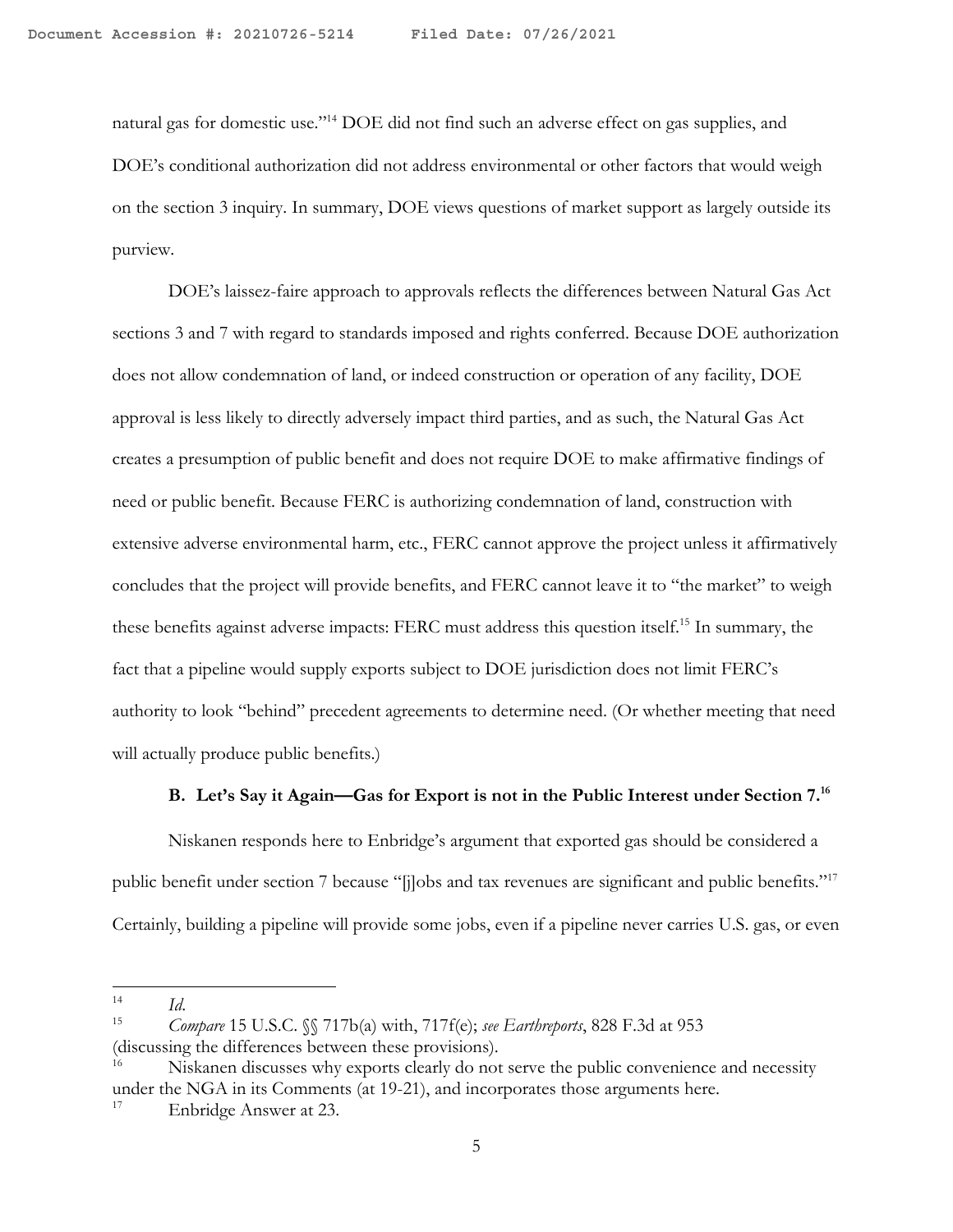any gas at all. But Congress did not enact the NGA as an employment program. By definition, building any pipeline creates jobs; if jobs were the purpose of section 7, then this alone would be a sufficient public benefit and there would be no need for a public convenience and necessity finding. Indeed, there would be no reason for a pipeline to carry any gas, since the vast majority of those jobs would be created by building a pipeline, not by operating it.<sup>18</sup>

No court has ever held that the NGA's goal was to create construction jobs or, indeed, that the jobs and tax benefits that result from any government infrastructure approval alone satisfies the Takings Clause.

# **C. Enbridge's Proposed Presumption—that a Landowner Who Enters Into an Easement Agreement While Under the Threat of Eminent Domain is** *not* **Adversely Affected—is Simply Incorrect.**

By definition, any easement obtained from a landowner under the threat of eminent domain is the product of coercion. Enbridge's shallow analysis of easement agreements fails to acknowledge this basic fact, and proposes that any compensation paid to a landowner "zeroes out adverse effects for purposes of the balancing test."<sup>19</sup> Enbridge goes so far as to argue that eminent domain is a sufficient remedy when a landowner "believes that a pipeline has not offered adequate compensation". <sup>20</sup> Even FERC's Policy Statement acknowledges that such court-determined "just compensation" is insufficient to make landowners indifferent to the taking of their property: "Even though the compensation received in such a proceeding is deemed legally adequate, **the dollar amount received as a result of eminent domain may not provide a satisfactory result to the** 

<sup>18</sup> *See Puntenney v. Iowa Utils. Bd*., 928 N.W.2d 829, 848 (Iowa 2019) (noting that "[i]f economic development alone were a valid public use," then the Dakota Access pipeline could have used eminent domain to condemn land to build a palatial mansion, "which could be defended as a valid public use so long as 3100 workers were needed to build it, it employed twelve servants, and it accounted for \$27 million in property taxes.").

 $\frac{19}{20}$  Enbridge Answer at 8.

<sup>20</sup> *Id.*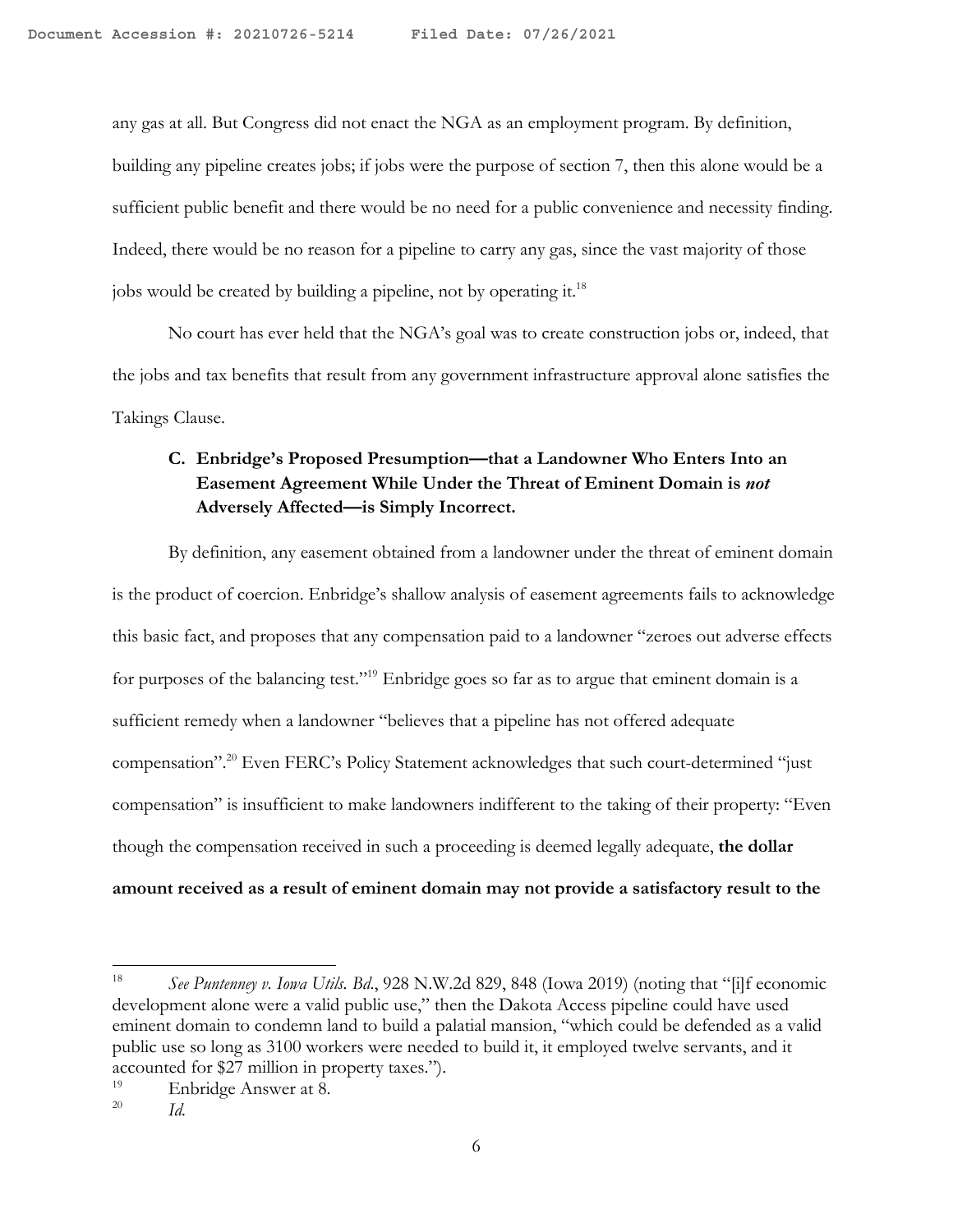**landowner and this is a valid factor to consider in balancing the adverse effects of a project against the public benefits**."21 Landowners not only face the threat of eminent domain during FERC proceedings when deciding whether or not to sign an easement agreement—they also routinely face abusive and fraudulent tactics from pipeline land agents, including threats to take property away from refusing to sign, false statements that all other landowners have signed, and threats to put a pipeline through or near their home. $22$ 

Courts have noted and accepted the simple fact that when one party holds the power of eminent domain, any resulting agreement with the other party cannot be considered "voluntary", given the inherent power disparity: "It is the fact that one party is possessed of the power of condemnation which keeps this transaction in either case from being a true arm's length bargain."23 As the Arizona Supreme Court recently observed:

Even a so-called "friendly" condemnation is ultimately not voluntary because Circle City has no choice but to accede to the taking of its assets pursuant to court order. *See* A.R.S. §§ 12- 1114(1), -1114(6), -1116(A); *cf. United Water N.M., Inc.*, 910 P.2d at 910 ¶ 15 (stating "a contract or agreement for sale or purchase is a consensual, voluntary relationship" because "both a seller and a buyer have the right to select with whom each will contract, and neither can be forced to agree" (emphasis added) (quotation omitted)). . . . Agreeing on just compensation rather than litigating the issue makes the condemnation no less coercive.<sup>24</sup>

<sup>&</sup>lt;sup>21</sup> 90 FERC  $\parallel$  61,128, p. 19 (emphasis added).

<sup>&</sup>lt;sup>22</sup> *See* Niskanen Comments at 36-39 (discussing routine, abusive tactics of land agents).<br><sup>23</sup> Nach n. D.C. Redevelopment Land Agency, 395 E.2d 571, 577 (D.C. Cir. 1967) (Judge McC

<sup>23</sup> *Nash v. D.C. Redevelopment Land Agency*, 395 F.2d 571, 577 (DC Cir. 1967) (Judge McGowan's Concurrence); *Reg'l Transp. Dist. v. Outdoor Sys., Inc*., 34 P.3d 408, 417 (Colo. 2001) (en banc) (clarifying that the sale of land was "voluntary" because it "was not made under threat of condemnation"); *State ex rel. Missouri Highway & Transp. Comm'n v. Zeiser Motors, Inc*., 949 S.W.2d 106, 109 (Mo. Ct. App. 1997) (finding that a sale of land was presumably "voluntary" because the party could not prove that it "was made under threat of condemnation"); *Johnston v. Sonoma Cty. Agric. Pres. & Open Space Dis*t., 100 Cal. App. 4th 973, 983 (2002), *as modified* (Aug. 22, 2002) (holding that the "credible and imminent threat of the exercise of eminent domain" means the transfer of land is "involuntary"); *Moorer v. HUD*, 561 F.2d 175, 182 (8th Cir.1977) ("The [Uniform Relocation Act] was intended to benefit those displaced by public agencies with coercive acquisition power, such as eminent domain").<br> $^{24}$  City of Surba

<sup>24</sup> *City of Surprise v. Arizona Corporation Commission*, 246 Ariz. 206, 210 (2019) (emphasis added).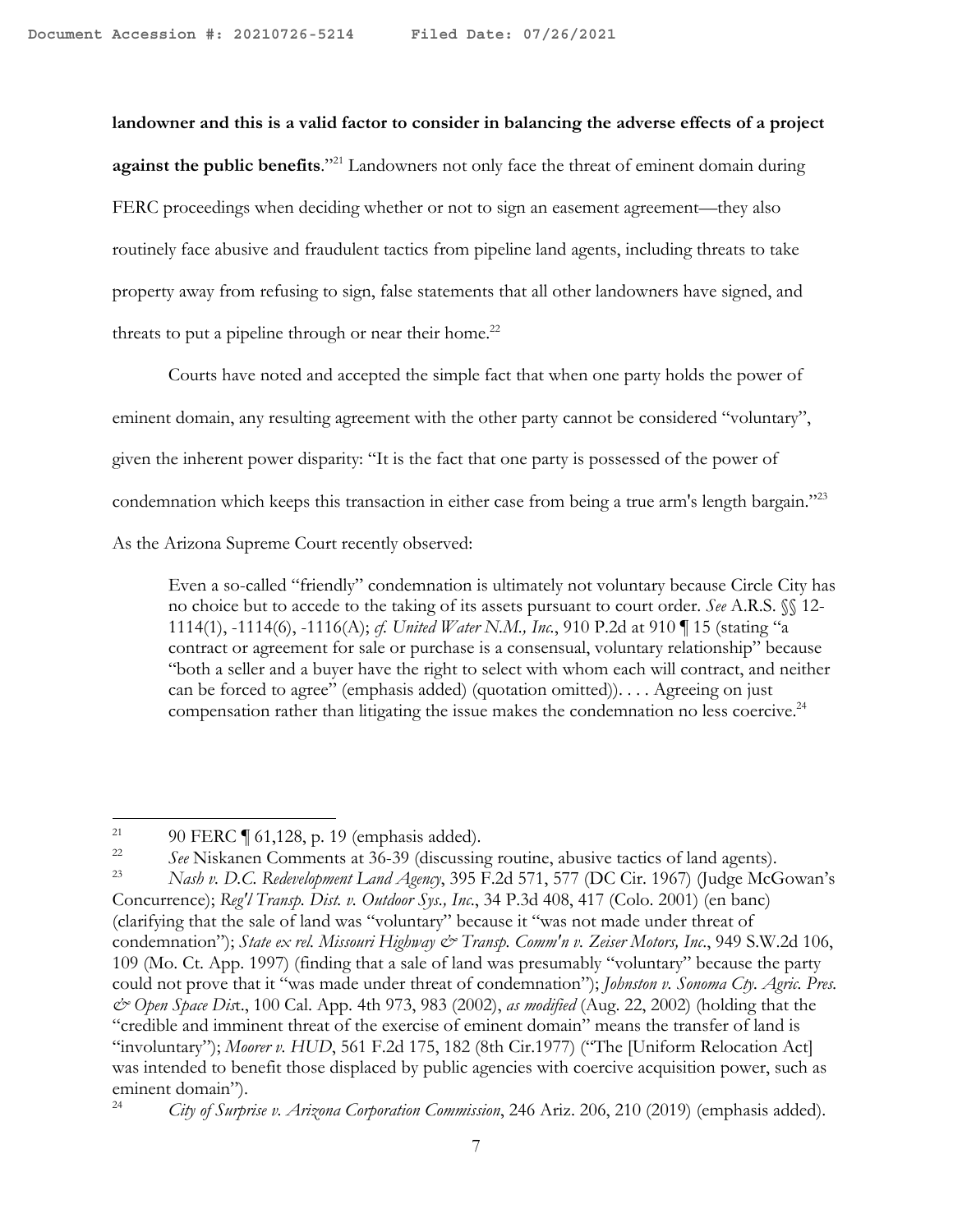Courts' uniform understanding that easement agreements reached under threat of eminent domain can be described as 'voluntary' further supports FERC adopting the presumption that *any* property taken from affected landowners—whether via an easement agreement signed under the threat of eminent domain or through eminent domain proceedings—is an adverse impact.

In addition, Enbridge's incredible suggestion that somehow landowners can be better off or "beneficiaries" of a project when a pipeline pays them to take and destroy their land is absurd.<sup>25</sup> Notably, Enbridge cites zero instances of landowners receiving compensation above the fair market value or of landowners considering themselves "beneficiaries" when a pipeline takes their land. The fact is that courts routinely refuse to admit evidence of the value paid for land obtained under the threat of eminent domain because these transactions often do not reflect the actual market value of the land<sup>26</sup>

<sup>25</sup> *See* Enbridge Answer at 9 ("In those instances where landowners received compensation above the fair value of the land rights, landowners would not be adversely impacted at all, but would instead be the beneficiaries of the pipeline project by receiving more money for the land than it is worth.").

<sup>26</sup> *See Harris Cty. Flood Control Dist. v. Taub*, 502 S.W.3d 320, 331 (Tex. App. 2016) (quoting *State v. Vick*, 376 S.W.2d 89, 90 (Tex.Civ.App.—Houston 1964, no writ)) (agreeing that "the prices paid for property by a condemning authority are not admissible to establish market value of the property being condemned because such sales are not free and voluntary"); *Bd. of Trustees of Univ. of Illinois v. Shapiro*, 343 Ill. App. 3d 943, 951 , 799 N.E.2d 383, 389 (2003) (internal citations omitted) ("[i]t is well established that property sales made under threat of condemnation are not reliable evidence of fair market value" and are "inadmissible because the party asserting the sale evidence cannot establish that the property was 'sold freely and in the open market'"); *Kirkpatrick v. State*, 53 Wis. 2d 522, 526 , 192 N.W.2d 856, 858 (1972) (the price of land sold under threat of eminent domain "is not determined by an arms-length transaction, but rather by dealings between one who must buy and another who has no choice but to sell"); *Perlmutter v. State Roads Comm'n*, 259 Md. 253, 254 (1970) ("the price paid for comparable property acquired under threat of condemnation is not admissible as evidence of fair market value"); *In re Condemnation of Land for Controlled Access Highway Purposes*, 219 Kan. 320, 548 P.2d 756, 764 (1976) ("[s]uch a transaction is not an arm's-length sale between parties since the threat of condemnation affects the price required to be paid."); and *Brown v. Miss. Transp. Comm'n*, 98–CA–00455–SCT (¶ 29), 749 So.2d 948 (Miss.1999) ("[b]ecause they are more in the nature of a compromise and are not, therefore, fair indicators of market value, sales to an agency with condemning authority are not admissible in evidence").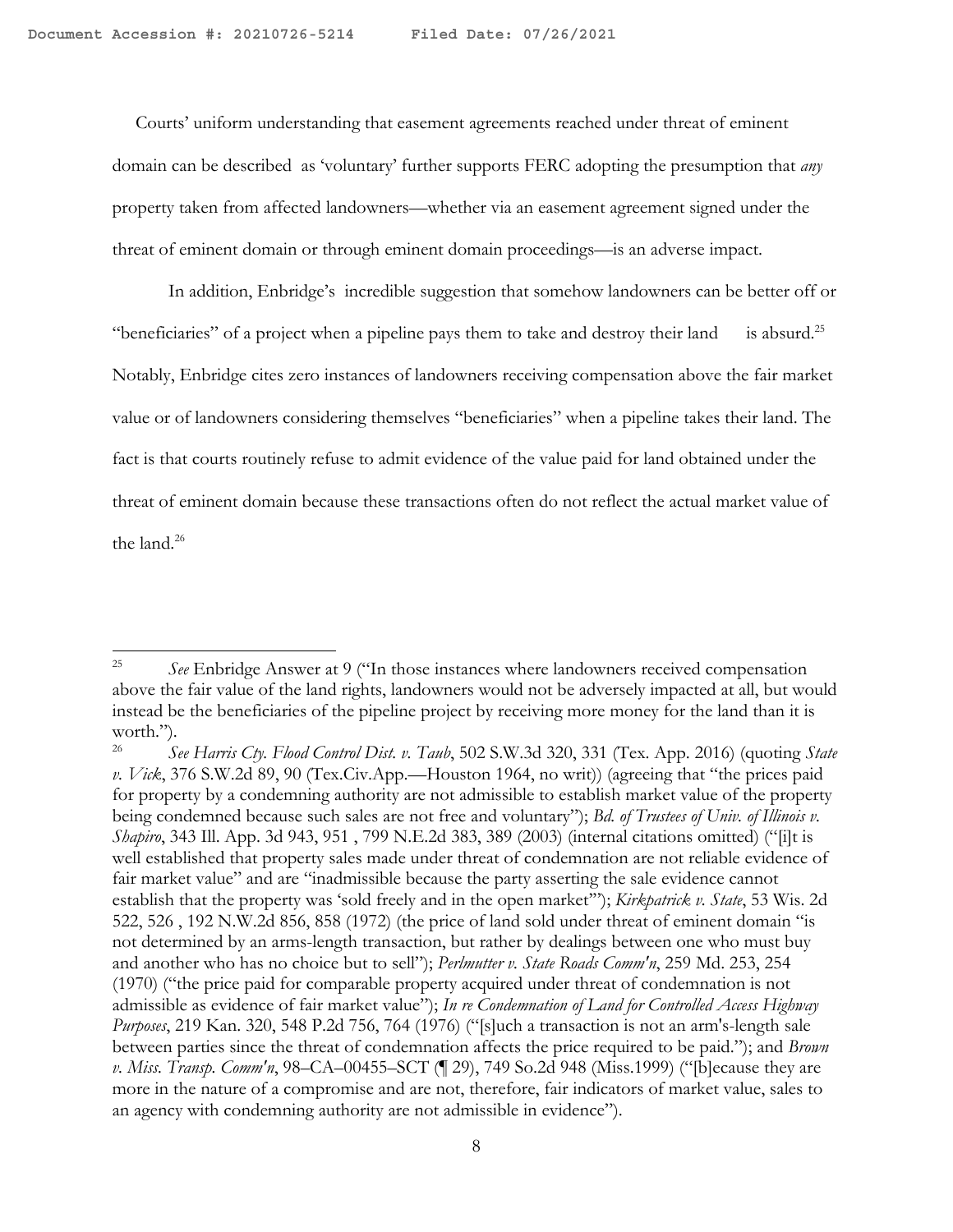Further, it is well established that "all land is unique."27 Land, being unique, cannot simply be replaced with money.28 It naturally follows from this that the taking of a landowner's property alone, even with 'just compensation' or payment to the landowner, is an irreparable injury. "As a result of the Commission's orders, [petitioner] . . . must either sell its land to [the pipeline] or allow [the pipeline] to take its property through eminent domain . . . . That [the pipeline] ultimately will compensate [petitioner] for its property does nothing to erase [petitioner's] legally cognizable injury."29 "As a general rule, interference with the enjoyment or possession of land is considered 'irreparable' since land is viewed as a unique commodity."30 The taking of land – whether by condemnation or by the threat of  $it - is$  an adverse impact, and FERC must recognize it as such.

### **D. On Enbridge's Argument that More Information is a Bad Thing.**

Enbridge claims that quantifying the impacts on landowners is somehow a bad thing, that

FERC should absolutely not do it and, indeed, be scared of trying to do it, and that such a task is

<sup>27</sup> *Baxley-DeLamar Monuments, Inc. v. Am. Cemetery Ass'n*, 938 F.2d 846, 851 (8th Cir. 1991); *Milens of California v. Richmond Redevelopment Agency*, 665 F.2d 906, 909 (9th Cir. 1982) (applying "the old rule that each parcel of land is unique"); *and First Nat'l Bank of Oneida, N.A. v. Brandt*, 851 F. App'x 904 (11th Cir. 2021) (citing generally *Nancy Perkins Spyke, What's Land Got to Do with It?: Rhetoric and Indeterminacy in Land's Favored Legal Status*, 52 Buff. L. Rev. 387, 387 (2004) (discussing the pervasiveness of the "land is unique" principle in a wide variety of legal settings from contracts, eminent domain, nuisance, class actions, partition, and lease assignments, and antitrust); *N. Pac. Ry. Co. v. United States*, 356 U.S. 1, 7 (1958) (finding market power based on the uniqueness of the owned land); Restatement (Second) of Contracts § 360 (1981) ("A specific tract of land has long been regarded as unique and impossible of duplication by the use of any amount of money")).

<sup>28</sup> *See, generally, Carpenter v. Folkerts*, 29 Wash. App. 73, 76 (1981) (citing 71 Am.Jur.2d Specific Performance s 112 (1973)) ("[n]o piece of land has its counterpart anywhere else and it is impossible to duplicate by the expenditure of any amount of money"); *Real Est. Analytics, LLC v. Vallas*, 160 Cal. App. 4th 463, 466 (2008) ("[t]he law generally presumes real property is unique and that the breach of an agreement to transfer property cannot be adequately relieved by pecuniary compensation"); *Pardee v. Jolly*, 163 Wash. 2d 558, 568–69 (2008) ("land is unique and difficult to value"); and *Flack v. Laster*, 417 A.2d 393, 400 (D.C. 1980) ("[w]hen land is the subject matter of the agreement, the legal remedy [i.e. monetary damages] is assumed to be inadequate, since each parcel of land is unique").<br>  $R\phi \approx I$  Oil  $\phi \approx$ 

<sup>&</sup>lt;sup>29</sup> *B*&J Oil & Gas v. FERC, 353 F.3d 71, 75 (D.C. Cir. 2004) (emphasis added)).

<sup>30</sup> *Girl Scouts of Manitou Council, Inc. v. Girl Scouts of U.S. of Am., Inc.*, 549 F.3d 1079, 1090 (7th Cir. 2008); *see* Niskanen Comments from 47-49 (discussing irreparable injuries to landowners because of FERC's authorization of projects).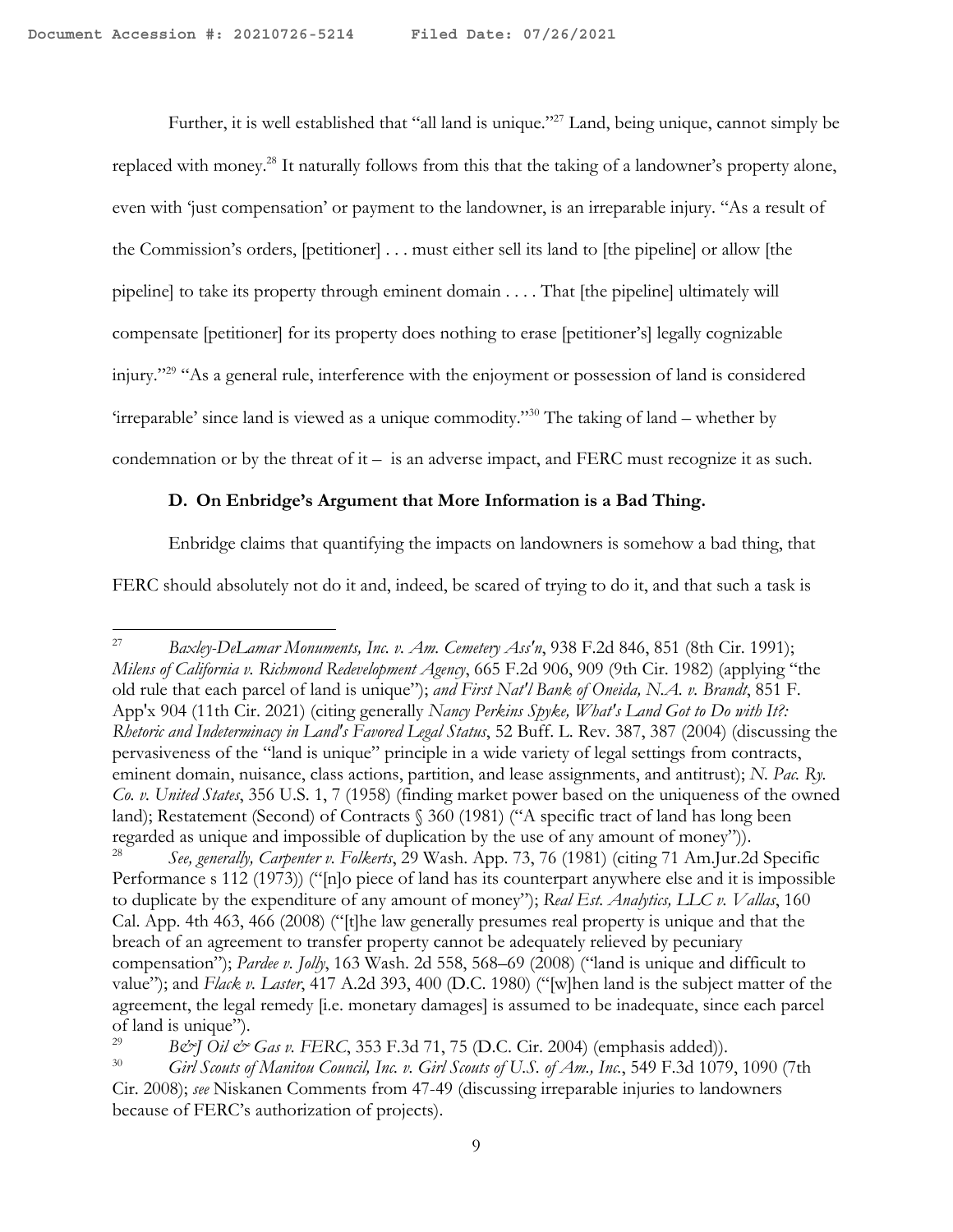"essentially impossible."31 As discussed in detail in Niskanen's Comments, the metrics that FERC currently uses to measure 'adverse impacts' are useless.<sup>32</sup> FERC cannot properly conduct a balancing test that involves adverse impacts without even accounting for those adverse impacts.

Quantifications of adverse impacts on landowners are viable and completely within the capability of FERC. *At the very least*, when an adverse impact is quantified and filed before FERC, FERC must be required to take that information into consideration when deciding whether or not to approve a project. For example, the number of landowners subject to eminent domain, the total amount of property at issue, soil erosion, deforestation, and potential water quality degradation are all quantifiable, and are quantified regularly in a variety of contexts.

The Commission's (and Enbridge's) preference of discussing a pipeline project's mitigation efforts or other useless metrics over conducting an actual analysis or providing data on adverse impacts is flatly bizarre, and must be remedied.<sup>33</sup>

## **E. Enbridge's Support of FERC's Complete Failure to Examine "Residual Adverse Impacts."**

Enbridge states without any citations or support that "the Commission regularly examines a number of factors to account for residual adverse impacts on landowners, including some of the factors suggested by Niskanen Center."<sup>34</sup> Niskanen discusses in detail FERC's complete failure to actually examine "residual adverse impacts" in its Comments<sup>35</sup>, but needs to make two points abundantly clear: (1) Despite Enbridge's assertion that FERC considers the "the location of water wells in proximity to a project, as well as whether those wells are concentrated in environmental

 $31$  Enbridge Answer at 10.<br> $32$  Niskapen Comments at

 $\frac{32}{33}$  Niskanen Comments at 13-19.

<sup>33</sup> *See* Niskanen Comments at 13-19.

 $^{34}$  Enbridge Answer at 15.

<sup>35</sup> Niskanen Comments at 13-19.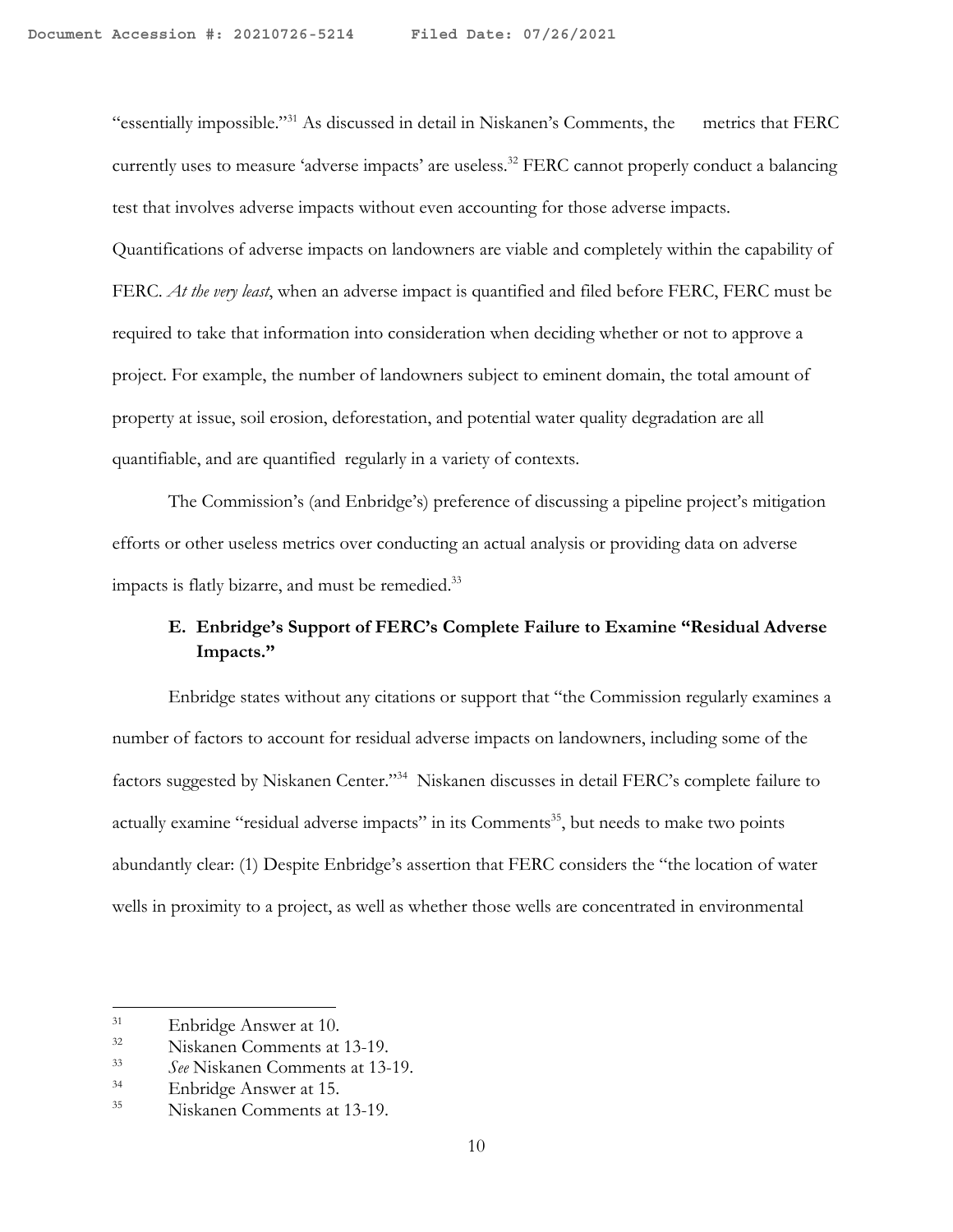justice areas"<sup>36</sup> in examining residual adverse impacts, FERC routinely fails to take into account the detrimental impacts of a pipeline on landowners' water sources<sup>37</sup>, or to even account for *the mere existence* of a fraction of those water sources<sup>38</sup>; and (2) The contention that the taking and/or devaluation of property is something that FERC can simply ignore or should not take into account as a residual adverse impact because landowners will eventually receive some money<sup>39</sup> is a farce, as discussed above and in Niskanen's previously filed Comments.<sup>40</sup> In addition, the Commission without question can know the "number of landowners subject to eminent domain" when it issues the certificate. It's simple math and minimal effort. FERC already requires pipeline companies to submit lists of all "affected landowners"<sup>41</sup> along a pipeline route.

#### **F. Enbridge Misses the Mark on Landowner Rights.**

Niskanen certainly agrees with Enbridge that Niskanen's suggestions to make the FERC process more fair and just for affected landowners are "reasonable" and that "these ideas may be worthwhile to consider<sup>742</sup>, but does not agree with Enbridge that all of the suggestions require a formal rulemaking, or with Enbridge's misconstrued framing of the issues generally.

 $rac{36}{37}$  Enbridge Answer at 15.

<sup>37</sup> *See* Niskanen Comments at 14-15

 $rac{38}{39}$  *Id.* 

 $^{39}$  Enbridge Answer at 15-16.

<sup>40</sup> *See* Niskanen Comments at 14-18; *supra* at 6-10.

<sup>&</sup>lt;sup>41</sup> "Affected landowners" include owners of property that will be directly affected (i.e., crossed or used) by the pipeline, abuts the edge of a proposed pipeline, or contains a residence within 50 feet of the proposed construction work area. CFR 157.6(d)(2). FERC requires pipeline companies to "make a good faith effort to notify all affected landowners and towns, communities, and local, state, and federal governments and agencies involved in the project" (18 CFR 157.6(d)(1)) and then to submit to FERC "an updated list of affected landowners, including information concerning notices that were returned as undeliverable." 18 CFR 157.6(d)(6). The separate significant issues with this process as-is were discussed in Niskanen's Comments previously filed in this docket (Niskanen Comments at 24-31), as well as its OPP Comments. *Niskanen Center's Comments on FERC's Creation of the Office of Public Participation*, at 3-11, Accession No. 20210423-5052, Docket No. AD21-9-000 (April 23, 2021) (hereinafter, "Niskanen OPP Comments").

Enbridge Answer at 61.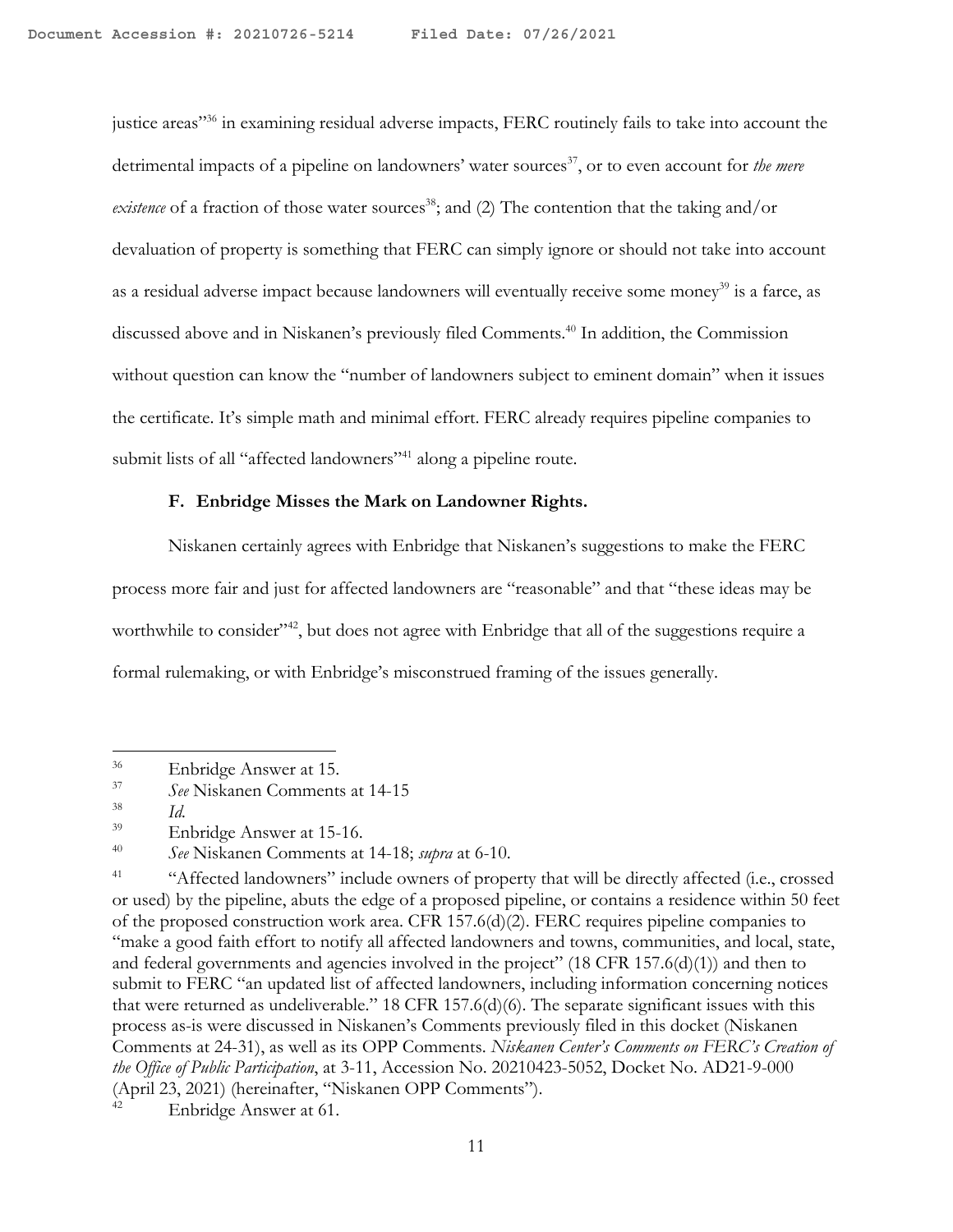As previously noted<sup>43</sup>, Niskanen discussed these issues with FERC's notice and

communication methods in its comments on FERC's Creation of the Office of Public Participation, and reiterated those comments in this docket—as it remains unclear how FERC plans to fix these issues, and the Policy Statement could play a significant role. <sup>44</sup> If FERC opts not to remedy these issues via the creation of the OPP or revisions to the Certificate Policy Statement, FERC could do so with some general administrative tweaks. For example, FERC could do the following without any formal rulemaking:

- Create a tracking and accountability mechanism for landowner lists and ensure that all affected landowners are identified and informed of their rights;<sup>45</sup>
- Ensure that notice to landowners is easy to understand and accessible by doing a number of things, including editing each  $NOA<sub>i</sub><sup>46</sup>$
- Implement a mandatory minimum 90-day period for affected landowners to intervene in proceedings—without any of the additional restrictions to 'late interventions' as suggested by Enbridge (Enbridge Answer at 61-62), as any such restrictions would serve no purpose other than making it more difficult for landowners to meaningfully participate<sup>47</sup> in the FERC process;<sup>48</sup>

<sup>43</sup> *See* Niskanen Comments at footnote 21.

<sup>44</sup> *See The Niskanen Center's Comments on FERC's Creation of the Office of Public Participation*, Accession No. 20210423-5052, Docket No. AD21-9 (April 23, 2021) (hereinafter "Niskanen OPP Comments")

<sup>45</sup> *See, e.g.* Niskanen's OPP Comments at 13 ("Pipeline companies—the entities with the least incentive to make sure notice is received or understood by landowners—should not be involved with the initial notice sent to landowners. [FERC] should be the entity responsible for ensuring that every affected landowner is properly accounted for and sent notice, and that their information is correct and systematically updated.").

 $\frac{46}{47}$  *Id.* at 13-14, and Niskanen Comments at 33-34.

FERC routinely allows a majority of late landowner interventions as it causes no harm to other parties and increases participation in a proceeding, and FERC does deny late interventions when such interventions are filed so late that permitting such a late intervention would cause actual harm to a party (such as allowing an intervention after a Certificate has been issued). *See, e.g.*, Order on Rehearing, Jordan Cove Energy Project, Accession No. 20200522-3018, Docket Nos. CP17-495- 001 and CP17-494-001, at  $\P$  12 (May 22, 2020) (denying a late motion to intervene as "it is Commission policy to deny late intervention at the hearing stage" because such interventions "would delay, prejudice, and place additional burdens on the Commission and the certificate holder.").

<sup>48</sup> Niskanen OPP Comments at 13-14; and Niskanen Comments at 33-34.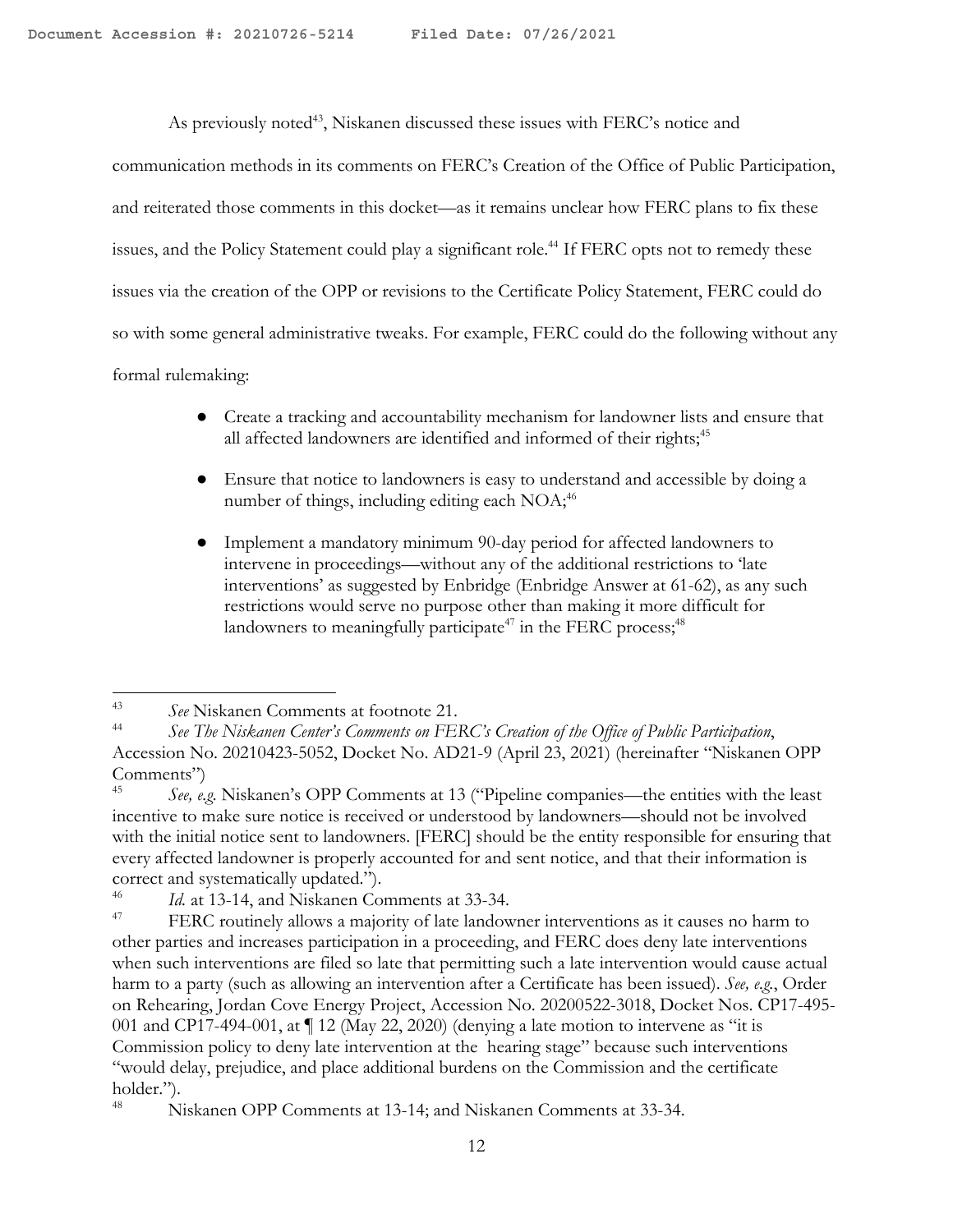- Provide meaningful landowner guidance, communication, and accessibility;<sup>49</sup>
- Streamline a system for landowners' legitimate complaints;<sup>50</sup> and
- $\bullet$  Clearly define construction.<sup>51</sup>

Enbridge's note on automatic party status of landowners putting "additional pressure on either the pipeline or the Commission (if FERC were to take responsibility for identifying landowners as suggested by Niskanen Center) to **correctly identify all of the landowner**s<sup>"52</sup> is *exactly the point*—every effort should be *required* to be made to correctly identify and notify all affected landowners in a FERC pipeline proceeding. *<sup>53</sup>* However, given the logistical hurdles (such as figuring out how service should be mandated for landowner parties to a proceeding) and existing rules (*see, e.g.* 18 CFR 157.10(a)), Niskanen does agree that a formal rulemaking may be necessary to automatically provide party status to landowners, and would support any such effort.

As mentioned in part above (*supra* at 12-13), the Commission ensuring that all landowners are correctly identified and notified of their rights would not "present significant challenges for the Commission" as alleged by Enbridge.<sup>54</sup> FERC already requires pipeline companies to submit lists of all "affected landowners"<sup>55</sup> along a pipeline route, but as discussed previously,<sup>56</sup> pipeline companies have every incentive to get this process wrong. FERC is exerting extraordinary power against property owners, and it's not too much to ask that FERC do a bit more to actually let landowners know about it.

<sup>&</sup>lt;sup>49</sup> Niskanen OPP Comments at 15-17; and Niskanen Comments at 36-39.<br><sup>50</sup> Niskanen OPP Comments at 18.201 and Niskanen Comments at <sup>28.40</sup>.

 $^{50}$  Niskanen OPP Comments at 18-20; and Niskanen Comments at 38-40.

Niskanen Comments at 40-44. Notably, Enbridge does not contest the fact that FERC needs to clearly define 'construction.'<br>
Enheidse Agency et 62 (graph

<sup>&</sup>lt;sup>52</sup> Enbridge Answer at 62 (emphasis added).<br> $53$  Ese Niskanon's OBB Commonts at 3.0-12

<sup>53</sup> *See* Niskanen's OPP Comments at 3-9, 12-15.

<sup>54</sup> Enbridge Answer at 62.

<sup>55</sup> *See supra* at footnote 40. 56 *See* Niskanen Comments at 24-25, 33; Niskanen OPP Comments at 2-8, 13-15.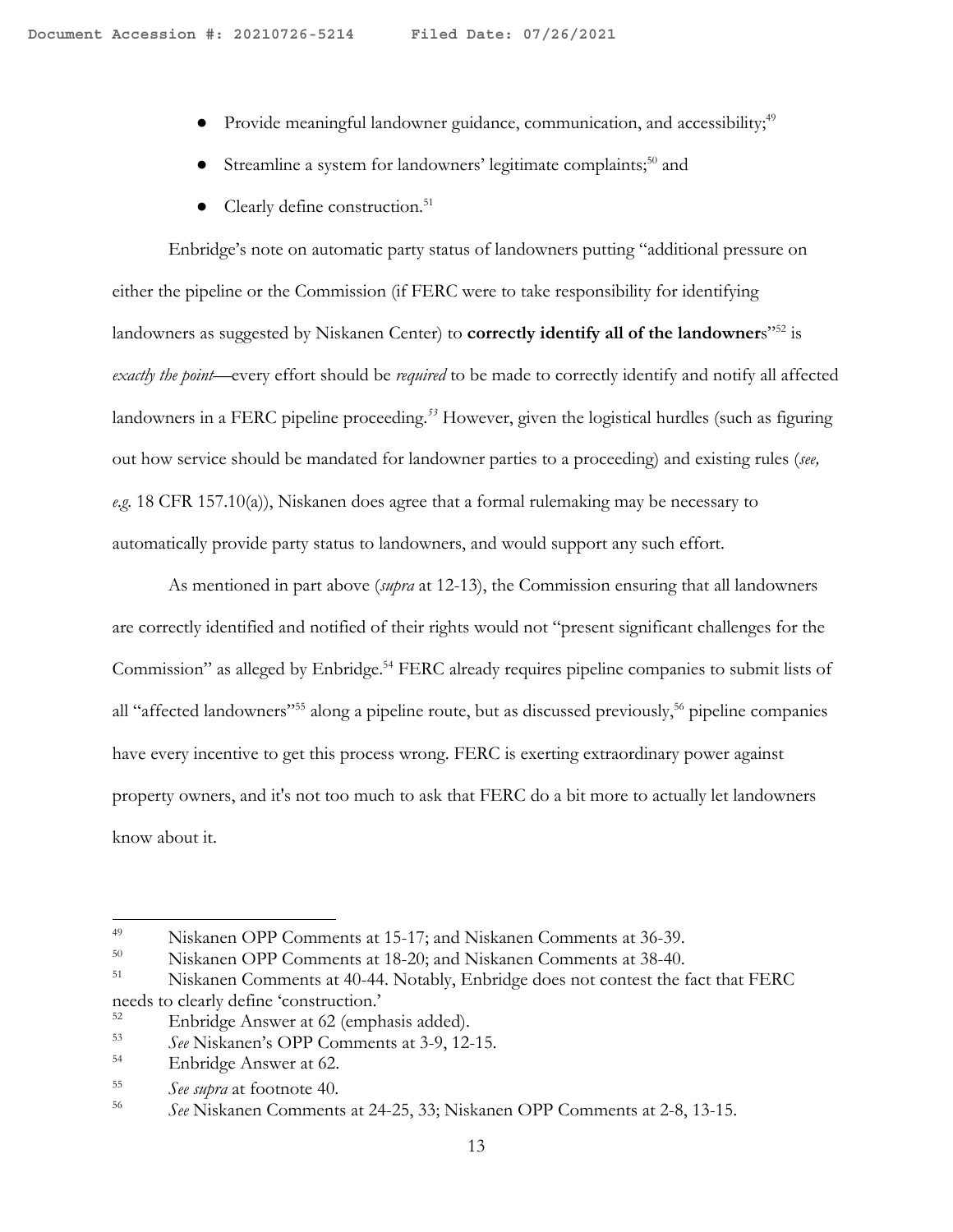# **1. Enbridge Misunderstands** *Ex Parte* **Communications, and FERC needs to Properly Communicate Eminent Domain Rights to Landowners.**

Enbridge further proffers that the Commission would risk violating *ex parte* rules if FERC provided factual information regarding eminent domain procedures to affected landowners.<sup>57</sup> The fact is that (1) FERC's distribution of basic eminent domain and right to counsel information to affected landowners<sup>58</sup> is perfectly lawful and immensely helpful to not only landowners, but to FERC (as FERC staff can redirect landowners to materials distributed when they inevitably receive a call on eminent domain from an affected landowner); and (2) FERC already does this to a certain extent.

To be clear, any information provided to landowners could easily be filed on the record and made available to the public, and it would not be tailored to any individual case. The purpose is to help inform landowners of their basic rights in eminent domain proceedings, as currently landowners remain incredibly misinformed as to what their basic rights are and what exactly will happen in an eminent domain proceeding.<sup>59</sup> Niskanen agrees that if any landowner asks FERC for eminent domain advice or information specific to their case beyond what their general rights are leading up to and in an eminent domain proceeding, they should be informed of their right to counsel, or even directed to a specialized attorney for further assistance.

<sup>57</sup> Enbridge Answer at 63.

<sup>58</sup> As suggested in Niskanen's Comments, at 37 (FERC should mail "a guide to every affected landowner explaining landowner rights—including their right to counsel and relevant survey and eminent domain provisions—before a pipeline company is permitted to begin contacting landowners to negotiate an easement")(citation omitted); *id.* at 39 ("FERC should also inform landowners of their basic rights in eminent domain proceedings, including explaining the process under Rule 71.1 of the Federal Rules of Civil Procedure, which governs condemnation in federal courts.").

<sup>59</sup> Niskanen Comments at 39.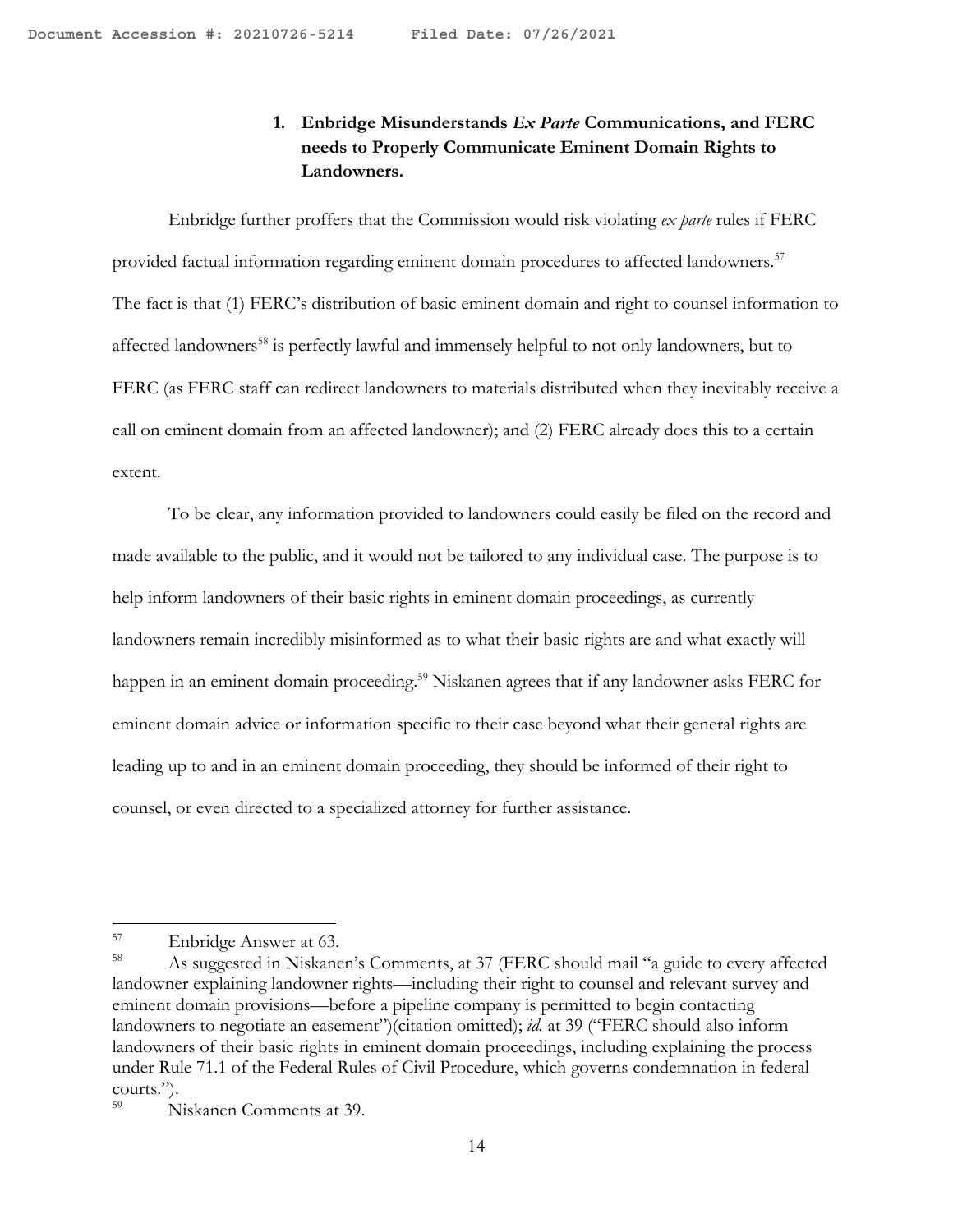FERC currently requires pipeline companies to include "[a] brief summary of what rights the landowner has at the Commission and in proceedings under the eminent domain rules of the relevant state."60 The problem with this is that landowners rarely, if ever, understand what rights they have before the commission and in eminent domain proceedings after receiving documents from a pipeline company, hence the need for FERC to take responsibility for the development and distribution of it. FERC itself does have a webpage titled "Landowner Topics of Interest", wherein FERC explains that

If the Commission approves a proposed natural gas project, but the natural gas company cannot reach an agreement with a landowner, the Natural Gas Act, enacted by Congress, gives the natural gas company authority to obtain the easement by the exercise of the right of eminent domain. In such circumstances, eminent domain proceedings are initiated by the natural gas company in the federal district or state courts, and the court determines just compensation to the landowner.<sup>61</sup>

The problem is that the average landowner will not fully understand what 'eminent domain' or 'just compensation' means in practice and what exactly their rights are. This same webpage links to a brochure that provides some additional information, including on eminent domain.<sup>62</sup> The brochure provides vague information about how companies obtain a right-of-way through eminent domain,<sup>63</sup> how a certificate granted by FERC will only allow for eminent domain by that proposed pipeline and for the specified related facilities<sup>64</sup>, and what laws authorize a pipeline's use of eminent domain<sup>65</sup>. However, as-written, none of the information provided to landowners clearly indicates a number of basic things that landowners should know, including (1) that they do *not have to sign or agree* 

 $\frac{04}{\text{AnInterestateNaturalGasFacility.WhatYouNeedToKnow.pdf}}$  (Last accessed July 26, 2021).  $\frac{63}{64}$  *Id.* at 8.

<sup>&</sup>lt;sup>60</sup> 18 CFR 157.6(d)(3)(v).<br><sup>61</sup> *L* anderman Tepics of Lyter

<sup>61</sup> *Landowner Topics of Interest*, FERC.GOV, https://www.ferc.gov/industries-data/naturalgas/landowner-topics-interest (Last accessed July 26, 2021).

<sup>62</sup> *An Interstate Natural Gas Facility on My Land? What Do I Need to Know?*, FERC.GOV, https://www.ferc.gov/sites/default/files/2020-

 $\frac{64}{65}$  *Id.* at 23.

<sup>65</sup> *Id*. at 24-25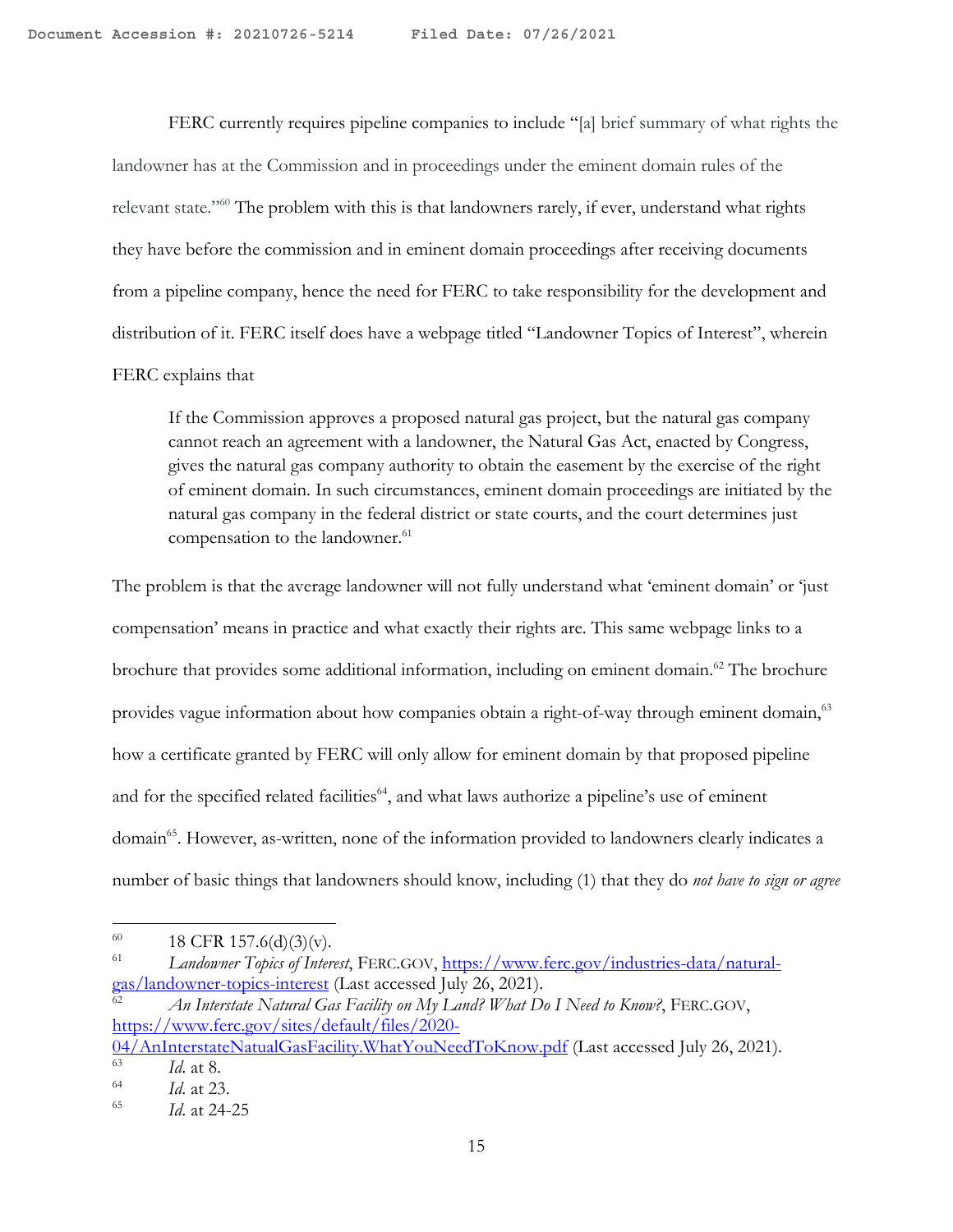*to an easement*, (2) right to counsel in easement negotiations, (3) that a pipeline cannot take their land until they have formal authorization from FERC, and (4) any easement signed may give a pipeline permanent possession of their land, even if a project is *never built*. The clear communication of this information is absolutely essential if FERC is genuinely concerned with landowner rights and ensuring a more fair and just process.

### **G. Enbridge Misinterprets the Commission's Stay Power under NGA Section 19(c).**

Enbridge is flatly incorrect in its contention that either a presumptive stay or mandatory stay of a Certificate Order pending resolution of a landowner's request for rehearing is "contrary to both Section 19 and Section 7 of the NGA."66 Section 19 of the NGA explicitly gives the Commission discretionary powers to stay Certificates through an order, such as through Order 871-B<sup>67</sup> (emphasis added): "[t]he filing of an application for rehearing . . . shall not, **unless specifically ordered by the Commission**, operate as a stay of the Commission's order."68As stated by the Commission in its Order No. 871-B:

[T]he Commission unquestionably may determine the effective date of and stay its own orders, and courts have specifically contemplated that a stay would be operative to withhold the eminent domain authority otherwise afforded by NGA section 7(g). The Commission also has the 'power to . . . issue . . such orders . . . as it may find necessary or appropriate to carry out the provisions of the Act.' <sup>69</sup>

 And as discussed in Niskanen's Comments, while a 'presumptive' stay is a step in the right direction, an automatic stay (under the appropriate circumstances, i.e. when a landowner requests rehearing) will ensure that landowners will be kept out of the potential "endless administrative limbo," where their property is taken and their land permanently destroyed for projects that may

<sup>66</sup> Enbridge Answer at 64.

<sup>67</sup> *Order No, 871-B, Addressing Arguments Raised on Rehearing and Clarification, and Setting Aside, In Part, Prior Order,* Docket No. RM20-15-001 (May 4, 2021).

<sup>68</sup> 15 USC 717r(c); *see also* Order 871-B, P. 41 ("section 19(c) on its face contemplates the Commission's issuance of stays of its orders") (citations omitted).

<sup>&</sup>lt;sup>69</sup> *Id.* at 46 (citations omitted).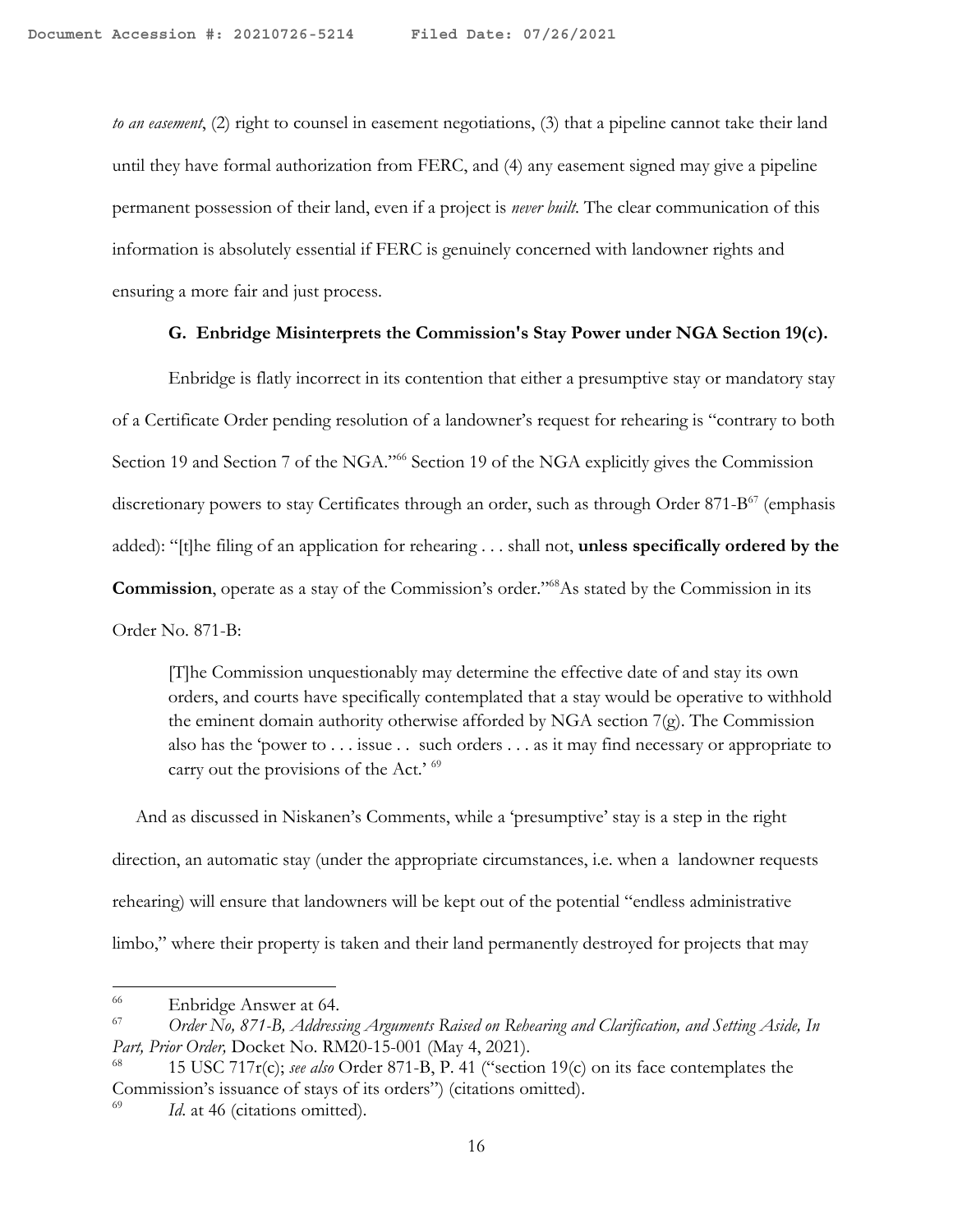never be built, and industry will have clarity on if and when to begin expending resources on condemnation hearings, and on what exactly comprises the approved route.<sup>70</sup>

### **CONCLUSION**

Enbridge fails to accurately reflect and analyze the serious issues with the Commission's current Certificate Policy Statement and the solutions suggested thereto. The Niskanen Center applauds the Commission's initiative and willingness to fix its broken Certificate Policy Statement, and by incorporating Niskanen and Landowners' recommendations into a new Certificate Policy Statement, the Commission will ensure a more fair and transparent process for landowners, consumers, and industry.

Respectfully submitted,

*/s/ Megan C. Gibson* Megan C. Gibson David Bookbinder Ciara Malone Tiferet Unterman Shanna Fricklas Niskanen Center 820 1<sup>st</sup> Street, NE Suite 675 Washington, DC 20002 (202) 810-9260 *mgibson@niskanencenter.org*

<sup>70</sup> Niskanen Comments at 45-50.